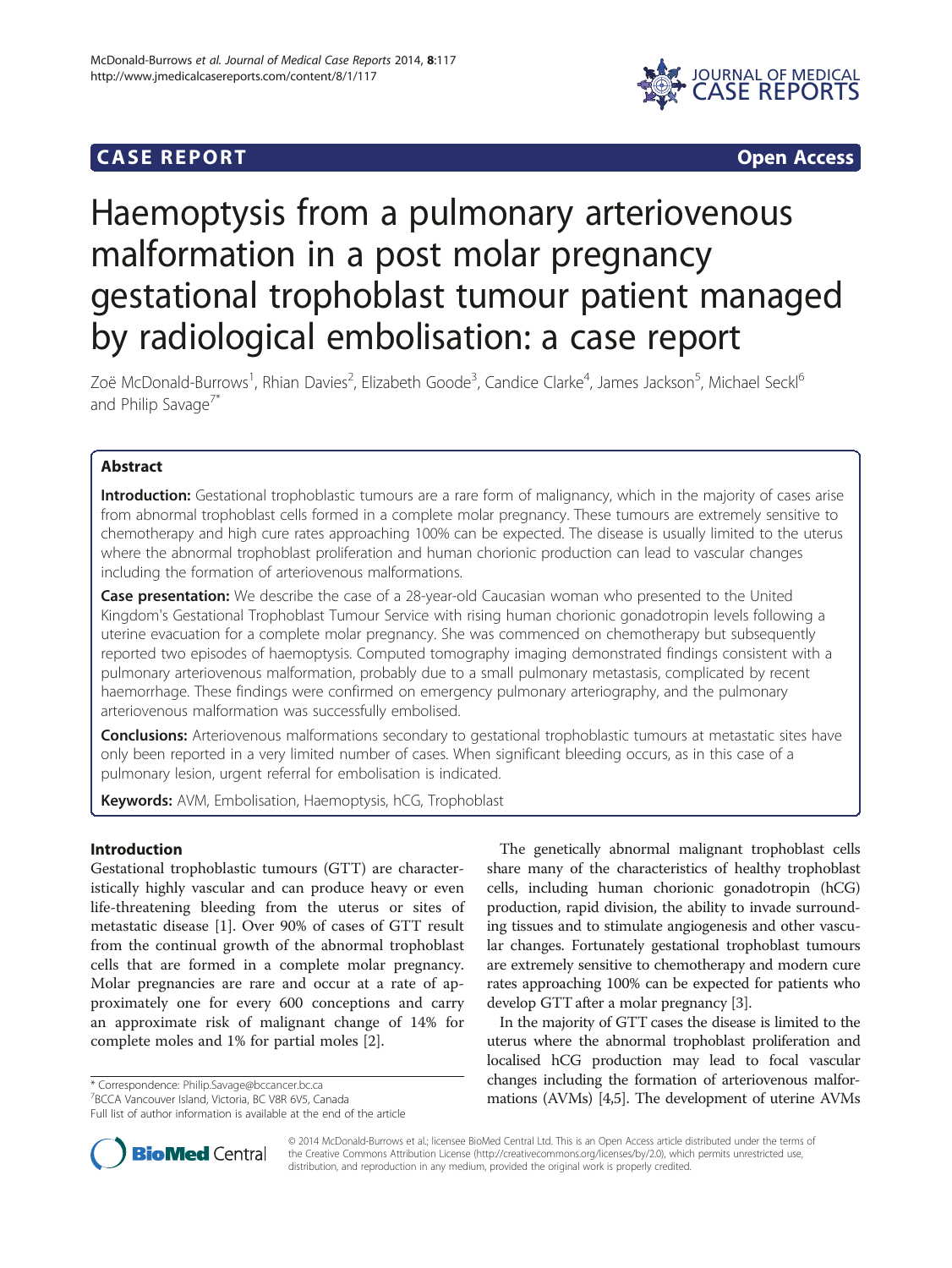<span id="page-1-0"></span>is well characterised in patients with GTTs and while many are asymptomatic, some can lead to life-threatening bleeding requiring treatment with hysterectomy or radiological embolisation [\[1\]](#page-3-0).

The most common site of metastasis in GTT are the lungs, but the formation of AVMs at this or any other extra-uterine site of spread has only been recorded rarely [[6,7\]](#page-3-0). This case reviews the diagnosis of a pulmonary AVM (pAVM) in a patient with GTT and occult lung metastases successfully treated with radiological embolisation and chemotherapy.

## Case presentation

A 28-year-old Caucasian woman underwent a uterine evacuation for a molar pregnancy at her local hospital and was registered for follow up with the United Kingdom (UK) Gestational Trophoblast Tumour service. The histopathology review confirmed the diagnosis of a complete molar pregnancy and as such she was enrolled in the hCG surveillance programme. After an initial early fall in her serum hCG level, her hCG level rose in two consecutive samples, because of this she was reviewed in clinic 14 weeks post-evacuation prior to consideration of chemotherapy treatment.

She had an unremarkable medical history, with two normal pregnancies, no major surgery or illnesses and no regular medications. The routine investigations demonstrated an hCG value of 2070IU/L, a normal chest Xray and no visible uterine mass on the pelvic Doppler



Figure 1 Axial computed tomography image at level of aortic root demonstrates small left lower lobe pulmonary arteriovenous malformation (arrow) with surrounding ground glass opacity consistent with recent haemorrhage.



ultrasound but some increased vascularity. These results confirmed the indications for treatment and produced an International Federation of Gynecology and Obstetrics (FIGO) prognostic score of 1. Following the UK's standard treatment protocols, chemotherapy treatment was commenced with the low-risk regimen of methotrexate and folinic acid [[3\]](#page-3-0).

The patient was well 6 weeks after the commencement of chemotherapy but reported two modest episodes of haemoptysis and was readmitted for emergency

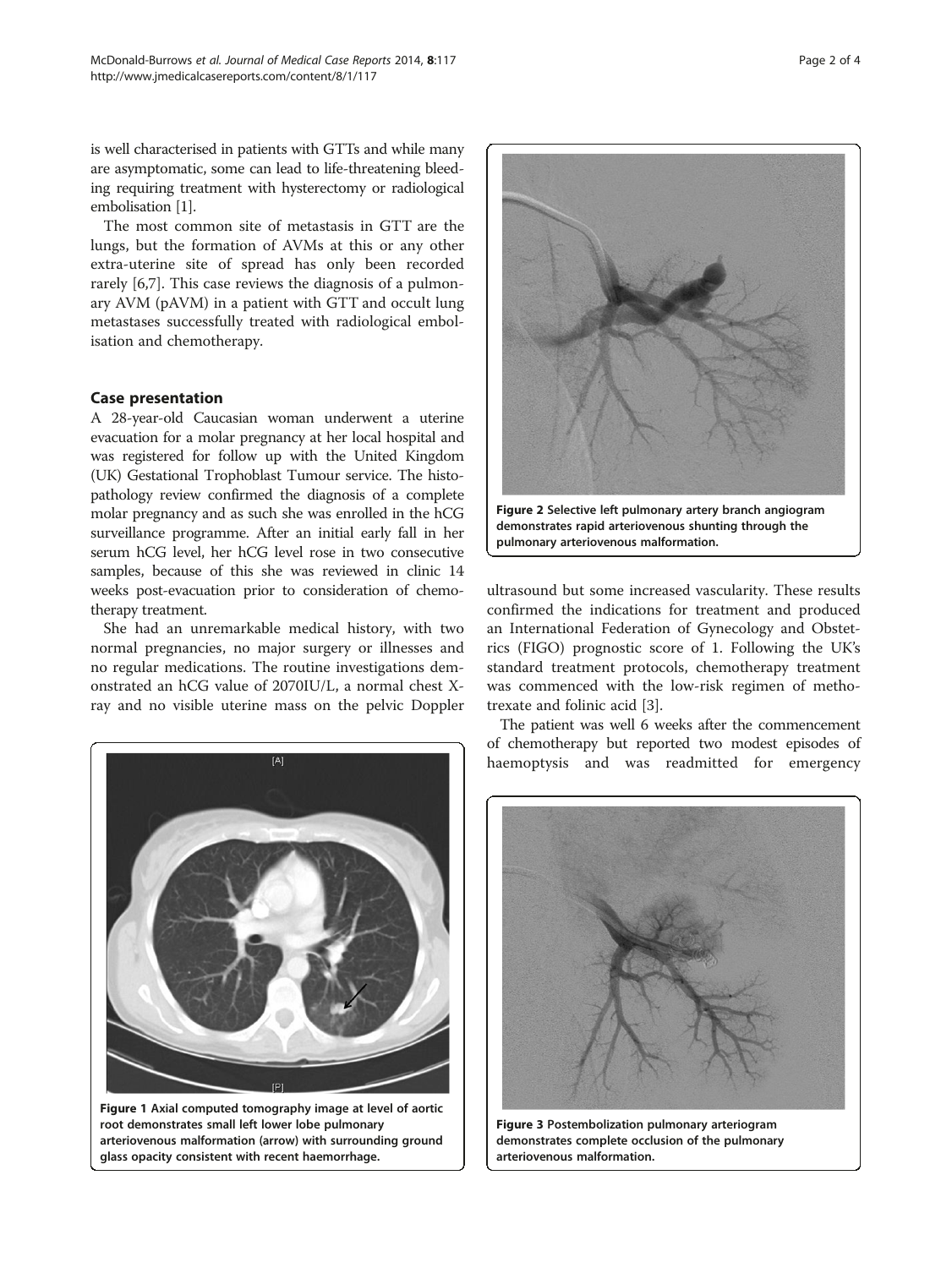investigation. Initial blood tests confirmed a normal clotting screen and platelet count, whereas a computed tomography (CT) scan of her thorax demonstrated a 17mm lobulated nodule in the apical segment of her left lower lobe. Surrounding this lesion, there was patchy ground glass opacification consistent with pulmonary haemorrhage (Figure [1](#page-1-0)). The CT findings were typical of a pAVM, probably due to a small pulmonary metastasis, complicated by recent haemorrhage.

An urgent referral was made to the interventional radiology team and emergency pulmonary arteriography confirmed the presence of a pAVM (Figure [2\)](#page-1-0) with two separate feeding vessels. The pAVM was successfully embolised with magnetic resonance-compatible coils as shown in Figure [3](#page-1-0) and led to resolution of the haemoptysis. A follow-up thoracic CT 4 years after embolisation confirmed that the pAVM had been cured as shown in Figure 4.

Just prior to the embolisation procedure, her chemotherapy treatment had been changed to the etoposide, methotrexate and dactinomycin alternating with cyclophosphamide and vincristine regime as a result of a slow rate of hCG fall with methotrexate. Subsequent to this change, her hCG levels normalised 3 weeks later and after an additional 6 weeks of treatment chemotherapy was completed as shown in Figure 5. She remains well 4 years later, is cured of her tumour, has gone on to have another healthy baby and has had no further episodes of haemoptysis.

# **Discussion**

Gestational trophoblast tumours are a rare but highly curable form of malignancy. The majority of cases occur as a result of a complete molar pregnancy and are characterised as hCG producing, highly vascular and chemosensitive tumours. The effect of the tumour-derived hCG on angiogenesis is well documented [\[4,5\]](#page-3-0) and AVMs in the uterus are a relatively frequent event and generally simple to manage with uterine artery embolisation for cases with heavy or persistent bleeding [\[1](#page-3-0)].